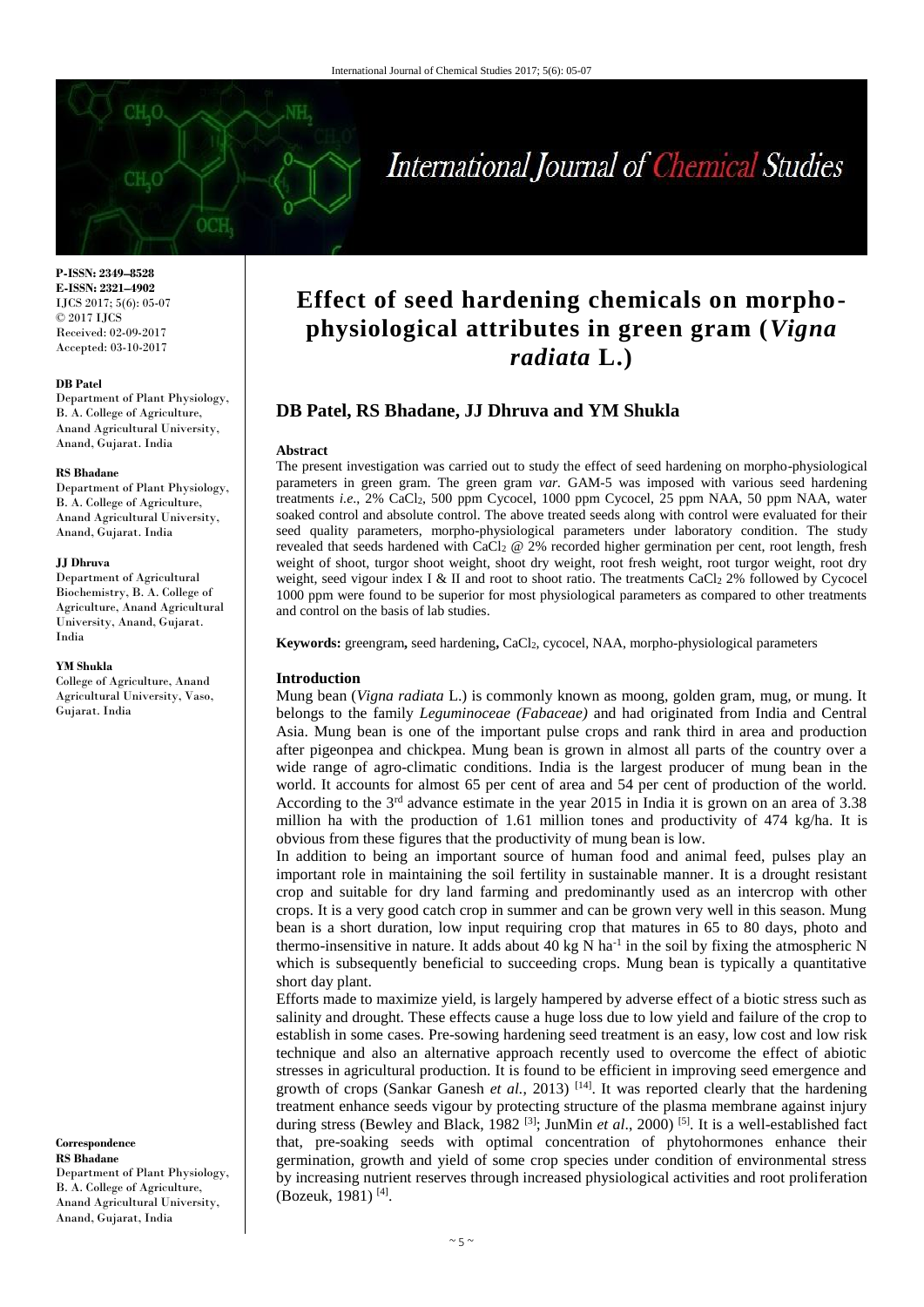Considering the constraints in the production potential of mung bean it is worthwhile to study the influence of different seed hardening treatments on the production potential of mung bean. It is also of utmost importance to understand the physiological basis of yield variation due to seed hardening of various growth regulators and chemicals.

# **Materials & Methods**

The present investigation was carried out at the Department of Plant Physiology, Anand Agricultural University, Anand to study the influence of various seed hardening treatments on morpho-physiological parameters in green gram. The laboratory trial was laid out in CRD with three repetitions. Seeds of green gram *var*. GAM- 5 were imposed with the following seed treatments.

T1: Absolute Control, T2: Water soaked control, T3: CaCl<sub>2</sub> @ 2%, T4: 500 ppm Cycocel, T5: 1000 ppm Cycocel, T6: 25 ppm NAA and T7: 50 ppm NAA.

A day before sowing, under laboratory conditions, seeds of green gram variety GAM-5 were soaked for three hours separately in solutions of distilled water,  $CaCl<sub>2</sub> @ 2\%,$ Cycocel 500 ppm, Cycocel 1000 ppm, NAA 25 ppm, NAA 50 ppm and absolute control. Later seeds were dried under shade for eighteen hours and sown on moist germination paper next day. In each treatment 100 seeds were sown and this was repeated three times. The rolled germination papers were kept in seed germinator at  $25^{\circ}$ C at proper moisture. The seeds were inspected at interval and moistened regularly with water.

Ten seedlings from each treatment were selected randomly for the purpose of recording morpho- physiological parameters. Root and shoot length were recorded by measuring the length using a meter scale and the mean value was expressed in centimeter. Randomly selected ten seedling samples were separated into root and shoot and dried in oven at 80°C until constant weight was obtained. After drying the seedlings were used to dry weight measurement. Observation were recorded for germination percentage, shoot and root length (cm), fresh, turgor and dry weight of shoot and root, moisture content (%), relative water content (%), root/shoot ratio on dry weight basis, vigour index-I & II. The data were statistically analyzed using ANOVA.

# **Results & Discussion**

The effect of different seed hardening treatments on germination, seedling growth, vigour was studied in green gram var. GAM-5, under laboratory condition. The result revealed in table 1, that all physiological parameters were significant in different seed hardening treatments, indicating positive influence on these parameters.

The data on morpho-physiological parameters of green gram revealed significantly higher germination per cent (86.66%)

and better crop establishment in seed hardening with 2%  $CaCl<sub>2</sub>$  i.e. treatment T3, where as lower germination per cent observed in absolute control T1 (72.33%). These findings were in accordance with the work of Prajapati *et al.* (2017)<sup>[10]</sup> in black gram and Patil *et al.* (2014)  $^{[9]}$  in cotton. The shoot length was significantly higher (16.28 cm) with treatment T5, cycocel 1000 ppm, followed by T3 (15.68 cm) as compared to T1 (10.08 cm) while root length was highest in T3 treatment (14.80 cm) as compare to other treatments. The values for fresh weight, turgor weight and dry weight of shoot of  $CaCl<sub>2</sub>$ 2% seed hardening showed significantly highest as compared to absolute control but at par with cycocel 1000 ppm, 500 ppm, NAA 50 ppm and  $25$  ppm. The CaCl<sub>2</sub> 2% treatment showed significantly highest fresh weight, turgor weight and dry weight of root as compared to all other treatments. Seed hardening with  $2\%$  CaCl<sub>2</sub> increased the germination percentage, this may be due to redistribution of nutrient reserves leading to cell enlargement and increase in normal cell division, greater internodal length and thereby increases the shoot dry weight. These findings were in accordance with the work of Karivartharaju and Ramakrishnan (1985)  $[6]$  in finger millet, Misra and Dwivedi (1980) [8], Singh *et al*. (1991) <sup>[15]</sup> in wheat and Sankar Ganesh *et al.* (2013) <sup>[14]</sup> in green gram.

The CaCl<sub>2</sub> 2% seed hardening recorded significantly higher root to shoot ratio on dry weight basis (0.351) as compared to all other treatments. Solaimalai and Subburamu,  $(2004)$ <sup>[16]</sup> found same results in rainfed crops. The moisture content and relative water content per cent (RWC %) for all treatments showed statistically non-significant results. However, NAA 50 ppm treatment found numerically higher moisture content (2327.56) and RWC per cent (93.59%). These findings were in accordance with the work of Manjunath and Dhanoji  $(2011)$ <sup>[7]</sup>.

The analysis of data indicated significant differences were found for seed vigour index I and II due to various treatments. Pre-sowing seed hardening with T3 recorded significantly higher vigour index I (2641.39) as compared to control but remained at par with T5 (2545.92) and T7 (2362.42). Among the treatments, T3 recorded significantly highest vigour index II (2224.56) as compared to other treatments and lower (1236.12) recorded in T1.

Increased in vigour index I & II by seed hardening with 2% CaCl<sub>2</sub> was due to higher seed germination per cent and increased in shoot, root length & dry weight. The results obtained from this study were in accordance with those reported by Ananthi *et al.* (2013) <sup>[2]</sup> in green gram, Rangaswamy *et al.* (1993) <sup>[13]</sup> in red gram, Punithavathi and Palaniswamy  $(2001)$ <sup>[12]</sup> in finger millet, Surulirajan  $(2007)$  $[17]$  in black gram and Prakash *et al.* (2013)<sup>[11]</sup> in rice seed.

**Table 1:** Effect of seed hardening on Morpho-physiological parameters in Green gram variety GAM-5

| <b>Treatments</b>                        | <b>Percent</b><br>germination | <b>Shoot length</b><br>(cm) | Root length<br>(cm) | Fresh wt. of shoot<br>(mg) | Turgor wt. of shoot<br>(mg) | Dry wt. of shoot<br>(mg) |
|------------------------------------------|-------------------------------|-----------------------------|---------------------|----------------------------|-----------------------------|--------------------------|
| T1 - Absolute Control                    | 72.33                         | 10.08                       | 9.07                | 366.66                     | 403.66                      | 15.00                    |
| T <sub>2</sub> – Water Soaked<br>Control | 78.00                         | 10.94                       | 9.84                | 405.33                     | 448.00                      | 17.00                    |
| $T3 - CaCl2 - 2%$                        | 86.66                         | 15.68                       | 14.80               | 472.33                     | 501.66                      | 19.00                    |
| $T4 - Cycocel 500 ppm$                   | 82.66                         | 13.35                       | 12.59               | 442.33                     | 474.00                      | 18.00                    |
| T5 - Cycocel 1000 ppm                    | 84.33                         | 16.28                       | 13.91               | 460.66                     | 496.66                      | 18.66                    |
| T6 - NAA 25 ppm                          | 80.00                         | 13.28                       | 11.83               | 430.66                     | 464.66                      | 18.00                    |
| $T7 - NAA$ 50 ppm                        | 82.66                         | 15.37                       | 13.21               | 459.00                     | 475.00                      | 18.33                    |
| S. Em. $+/-$                             | 1.12                          | 0.89                        | 1.01                | 20.00                      | 17.58                       | 0.77                     |
| $CD$ at 5% $C$                           | 3.41                          | 2.71                        | 3.05                | 60.69                      | 53.35                       | 2.35                     |
| $CV\%$                                   | 2.41                          | 11.44                       | 14.29               | 7.98                       | 6.46                        | 7.59                     |